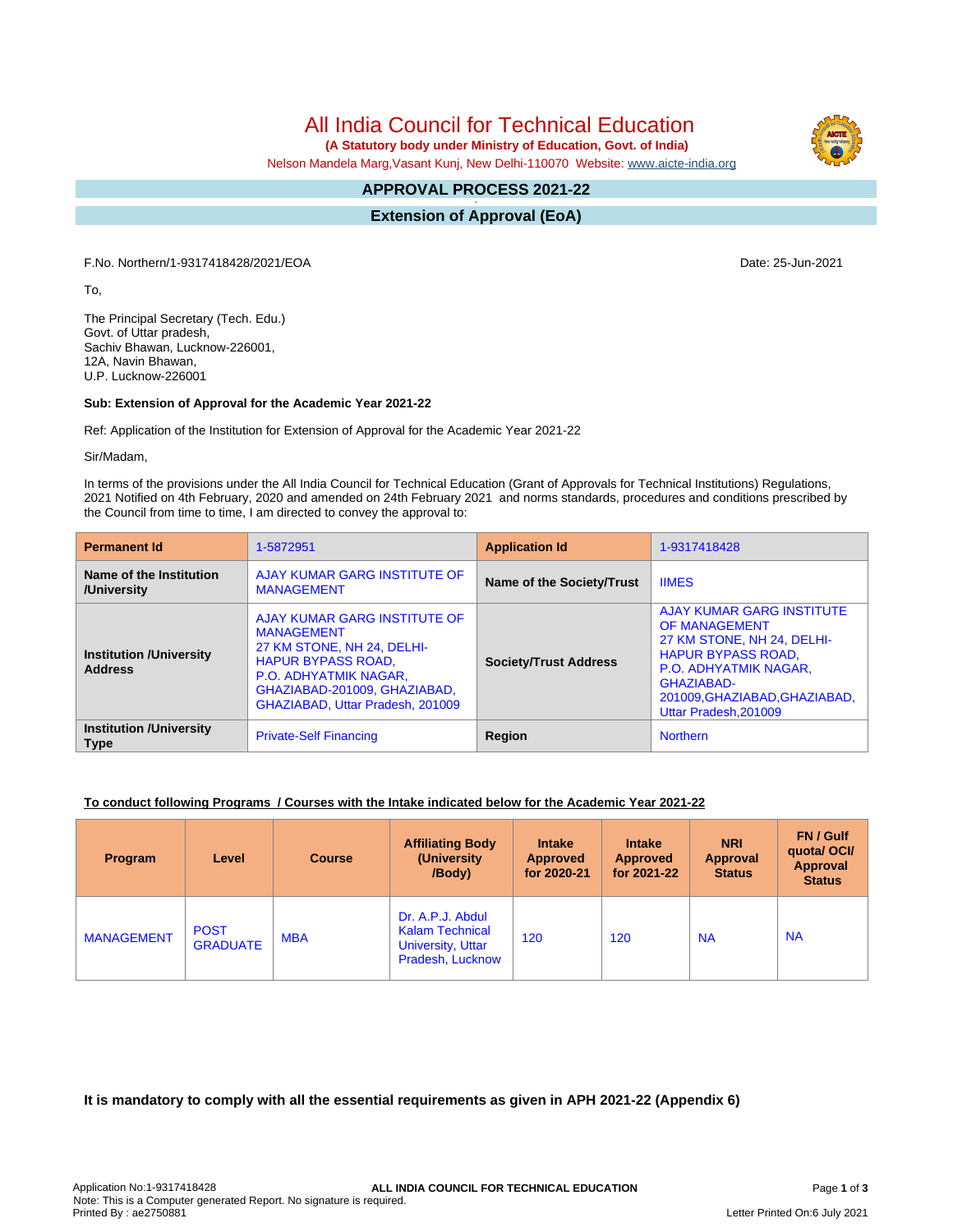# **Important Instructions**

- 1. The State Government/ UT/ Directorate of Technical Education/ Directorate of Medical Education shall ensure that 10% of reservation for Economically Weaker Section (EWS) as per the reservation policy for admission, operational from the Academic year 2019-20 is implemented without affecting the reservation percentages of SC/ ST/ OBC/ General. However, this would not be applicable in the case of Minority Institutions referred to the Clause (1) of Article 30 of Constitution of India. Such Institution shall be permitted to increase in annual permitted strength over a maximum period of two years.
- 2. The Institution offering courses earlier in the Regular Shift, First Shift, Second Shift/Part Time now amalgamated as total intake shall have to fulfil all facilities such as Infrastructure, Faculty and other requirements as per the norms specified in the Approval Process Handbook 2021-22 for the Total Approved Intake. Further, the Institutions Deemed to be Universities/ Institutions having Accreditation/ Autonomy status shall have to maintain the Faculty: Student ratio as specified in the Approval Process Handbook.
- 3. Strict compliance of Anti-Ragging Regulation, Establishment of Committee for SC/ ST, Establishment of Internal Complaint Committee (ICC), Establishment of Online Grievance Redressal Mechanism, Barrier Free Built Environment for disabled and elderly persons, Fire and Safety Certificate should be maintained as per the provisions made in Approval Process Handbook and AICTE Regulation notified from time to time.
- 4. In case of any differences in content in this Computer generated Extension of Approval Letter, the content/information as approved by the Executive Council / General Council as available on the record of AICTE shall be final and binding.

**Prof.Rajive Kumar Member Secretary, AICTE**

Copy \*\* to:

- **1. The Director of Technical Education\*\*, Uttar Pradesh**
- **2**. **The Registrar\*\*,** Dr. A.P.J. Abdul Kalam Technical University, Uttar Pradesh, Lucknow
- **3. The Principal / Director,** AJAY KUMAR GARG INSTITUTE OF MANAGEMENT Ajay Kumar Garg Institute Of Management 27 Km Stone, Nh 24, Delhi-Hapur Bypass Road, P.O. Adhyatmik Nagar, Ghaziabad-201009, Ghaziabad,Ghaziabad, Uttar Pradesh,201009
- **4. The Secretary / Chairman,** AJAY KUMAR GARG INSTITUTE OF MANAGEMENT 27 KM STONE, NH 24, DELHI-HAPUR BYPASS ROAD, P.O. ADHYATMIK NAGAR, GHAZIABAD-201009 GHAZIABAD,GHAZIABAD Uttar Pradesh,201009
- **5. The Regional Officer,** All India Council for Technical Education Govt. Polytechnic Campus Adjoining Directorate of Technical Education Vikas Nagar, Kanpur-208 002, Uttar Pradesh

### **6. Guard File(AICTE)**

Note: Validity of the Course details may be verified at **<http://www.aicte-india.org/>**.

<sup>\*\*</sup> Individual Approval letter copy will not be communicated through Post/Email. However, consolidated list of Approved Institutions(bulk) will be shared through official Email Address to the concerned Authorities mentioned above.